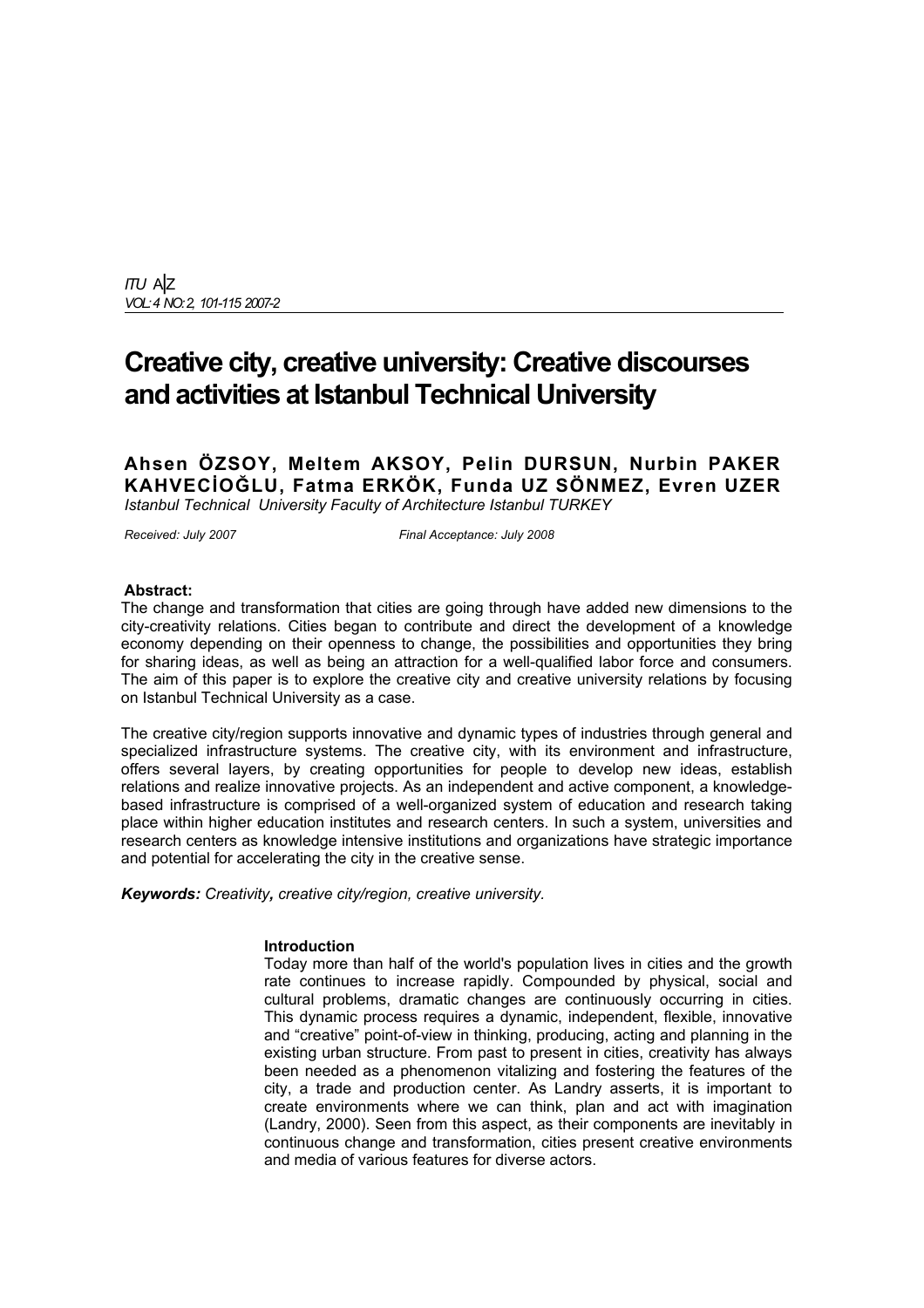The change and transformation that cities are experiencing have added new dimensions to the relations between city and creativity. Whereas the main interest areas of the nineteenth and twentieth centuries were focused on science, technology and industry, in the twenty-first century, these areas are increasingly shifting to "creativity", "innovation" and "generation of knowledge". Cities have started to assume active roles in the configuration of the knowledge economy as being places open to change and offering potential for sharing different ideas, and as places for different organizations to reach well-qualified labor and consumers (Gertler and Vinodrai, 2004). These features bring forth the production of new concepts regarding the city. For example, the term "ideopolis" is a concept created in the sense of a city/region of information/knowledge. Ideopolis has a university that has a mutually beneficial relationship with the city, leading to industries built upon research strengths, transfer of knowledge to businesses and the retention of graduates. This term expresses a transition in an urban environment, from an economy based on land, labor and capital to an economy based on production of information and knowledge (Jones et al., 2006).

Creative city, with the environment and infrastructure it offers on several layers, opens up opportunities for people to develop new ideas, establish relations and turn these into reality. In such a system, universities and research centers as knowledge intensive establishments have strategic importance and potential for accelerating the city in the creative sense. The aim of this study is to explore the creative city and creative university relations by exemplifying Istanbul Technical University as a case and is based on the outcome of the first phase of an EUA research project  $<sup>1</sup>$ . In the</sup> study, first of all the concepts of creativity, creative university and creative city are examined, and then the potentials of universities as creative environments by their internal and external relations and outcome of these connections with the stakeholders are evaluated.

## **Creativity, creative university, creative city**

Creativity is a mental process involving the generation of new ideas or concepts or new associations between existing ones. There is no single definition of creativity; various definitions show the various perspectives of different disciplines. Creativity can be simply defined as an inventive and experimental act which is about taking risks and making mistakes. According to Johnson (1972), creativity can be assessed on several dimensions, such as intellectual leadership, sensitivity to problems, originality, ingenuity, unusualness, usefulness, and appropriateness.

Creativity –'the ability to create meaningful new forms', as Webster's dictionary puts it –is the decisive force of competitive advantage. In every industry, from automobiles to fashion, food products and information technology itself, the winners in the long run are those who can create and keep creating (Donald and Morrow, 2003).

As Florida (2000) points out, "creativity" means more than technical innovation, knowledge or information. Its economic role goes beyond concepts, such as the information age or knowledge economy. Since creativity is multi-dimensional and composed of three inter-related and mutually reinforcing types: technological creativity, economic creativity and cultural creativity.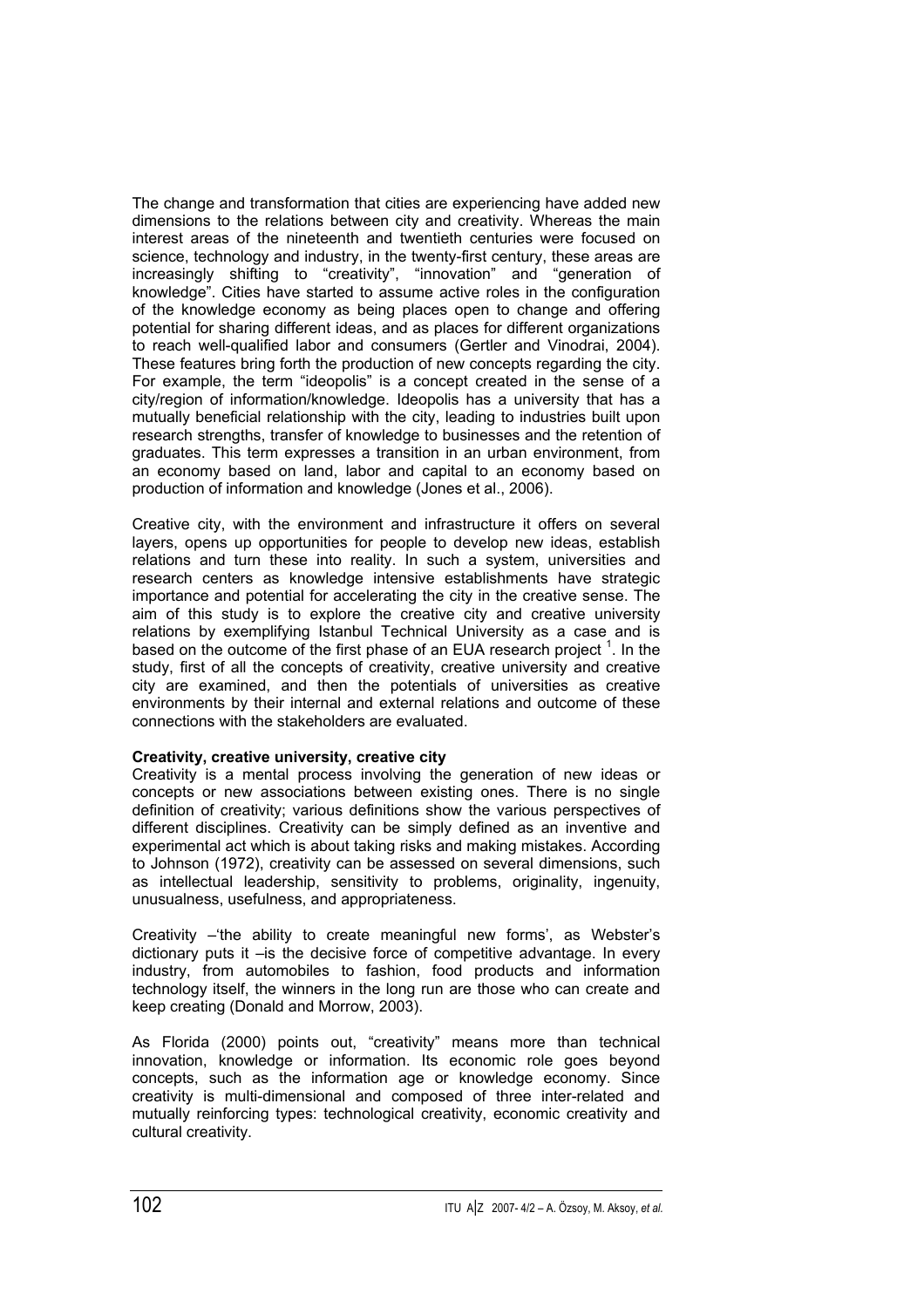Within context of creativity, one of the main roles of the university can be described as a 'knowledge factory' that produces knowledge and technology, then transfers it to the public and private sector through technology-transfer centers, incubators, R&D partnerships, universityindustry alliances, commercialization programs and spin-off firms. These local interactions between firms and other institutions contribute to a lively environment for economic competitiveness as they put forward commercially viable products and/or processes of the market (Gertler and Vinodrai, 2004).

The universities have come under increasing pressure in recent years to expand their traditionally dominant role in the conduct of basic research and to supplement with more applied research activities, frequently based on university-industry partnerships. The changes impacting on the university system are characterized by three trends: 1) the linking of government funding for academic research and economic policy; 2) the development of more long term relationships between firms and academic researchers; and 3) the increasing direct participation of universities in commercializing research (Etkowitz and Webster 1998). Universities are now expected to generate more applied knowledge of greater relevance to industry, to diffuse knowledge and to provide technical support to industry.

In this sense, "creative university" plays a number of inter-related roles, and acts to generate, attract and retain highly skilled talent. Universities reinforce quality of place by fostering tolerance and diversity and creating human capital (Wolfe, 2006). Additionally the university has a much wider role to play in the community that reaches well beyond simple technology transfer. Gertler and Vinodrai (2004) outline the following priorities of a university;

- The university plays an important role in shaping the quality of place and fostering openness and tolerance in the community. It has the ability to create a social environment that is open to dialogue and debate, tolerant of different viewpoints, and accessible to many different social, ethnic and cultural groups (locally, nationally, and internationally). In other words, the university has a role in reducing 'barriers to entry' and working towards social inclusion.
- The university acts as a talent magnet by making places attractive to highly skilled research talent. A university setting where there is a diverse range of research activities also provides the opportunity for cross-disciplinary learning through interaction with researchers in other fields, often leading to unexpected synergies and outcomes.
- **Strong research-intensive universities educate well-qualified** individuals. The university contributes to the fostering of a creative urban environment by nurturing these individuals. When the extensive discussions and thoughts produced for the components of the creative university are overviewed, some important features can be summarized below. The university: embraces the role of a pioneer institution, taking risks in the areas of innovation and creativity,
- offers a flexible environment for attracting and retaining academics with talented/creative production, while at the same time serving students and staff to reflect their talents, ideas, dreams, passions and ingenuities,
- creates a social environment open to discussion and dialogue, tolerant of diverse views and open to the reach of different social, cultural and ethnic groups,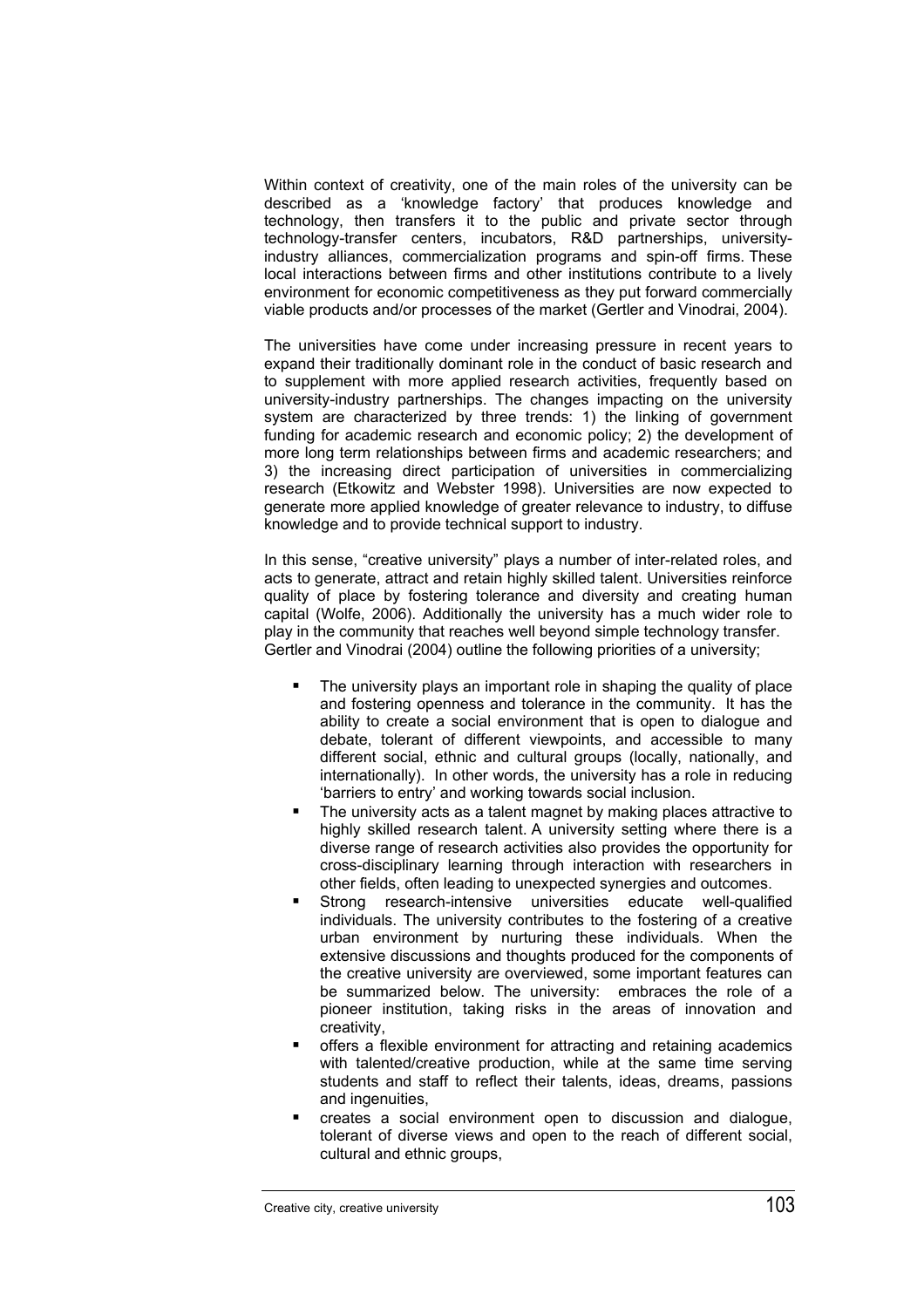- **supports interdisciplinary and collaborative work by gathering** different viewpoints,
- enables academia to come together with business and public in a different, dynamic and productive way,
- **supports studies which will trigger creativity in education,**
- feels responsible for the change and current / future needs of the public and the business world and introduces solutions.

Recent studies (Gertler and Vinodrai, 2004; Florida, 2002, 2004, 2005; Wu, 2005; Landry, 2000) focusing on different aspects of relations between creativity and university and/or city emphasize that knowledge production is city based. Creative industries tend to cluster in large cities and regions that offer a variety of economic opportunities, a stimulating environment and amenities for different lifestyles (Wu, 2005). In fact, as in the example of Silicon Valley near San Francisco, many regions, where creative industries have developed, have prospered around cities offering these opportunities.

A creative environment requires openness to diversity, in order to attract creative people of all types and stimulate creative interplay. A creative habitat has "low entry barriers for people" and enables different types of creativity to take root and flourish. The successful regions are places where creative people gravitate and gather, to generate and implement a constant flow of new ideas, new products and services, new firms, new and better ways of doing things within existing firms (Florida, 2002).

Creative cities/regions are areas where sharing of knowledge and experience takes place relatively free of limitations. Some of the main features of creative city/region can be seen as follows. Creative city/region:

- enables and promotes interaction and openness at all levels,
- **Peromotes innovative cluster interactions that might lead to** unexpected synergies and outcomes,
- encourages creative universities and their partnerships with other innovative clusters (Ozsoy, et al., 2006).

Creative city/region supports innovative and dynamic types of industries by general and specialized infrastructure systems. As an independent and active component, this knowledge-based infrastructure is also comprised of a well-organized system of education and research taking place within higher education institutes and research centers.

Landry (2000) indicates a number of predictions for a city to be truly creative. Creative city involves various personal and collective factors, such as a stimulating environment along with security and freedom from disturbance and anxiety. Landry distinguishes between concrete factors such as the presence of educational institutions, and the more intangible factors of value systems, lifestyles and people's identification with their city. Some of these factors for describing a city/region to be creative are: "personal qualities", "will and leadership", "human diversity and access to varied talent", "organizational culture", "local identity", "urban spaces and facilities" and "networking dynamics" (Landry, 2000). The first four of these factors are concerned with human resources and human characteristics in general. Other factors are mostly related to the physical quality of the environment.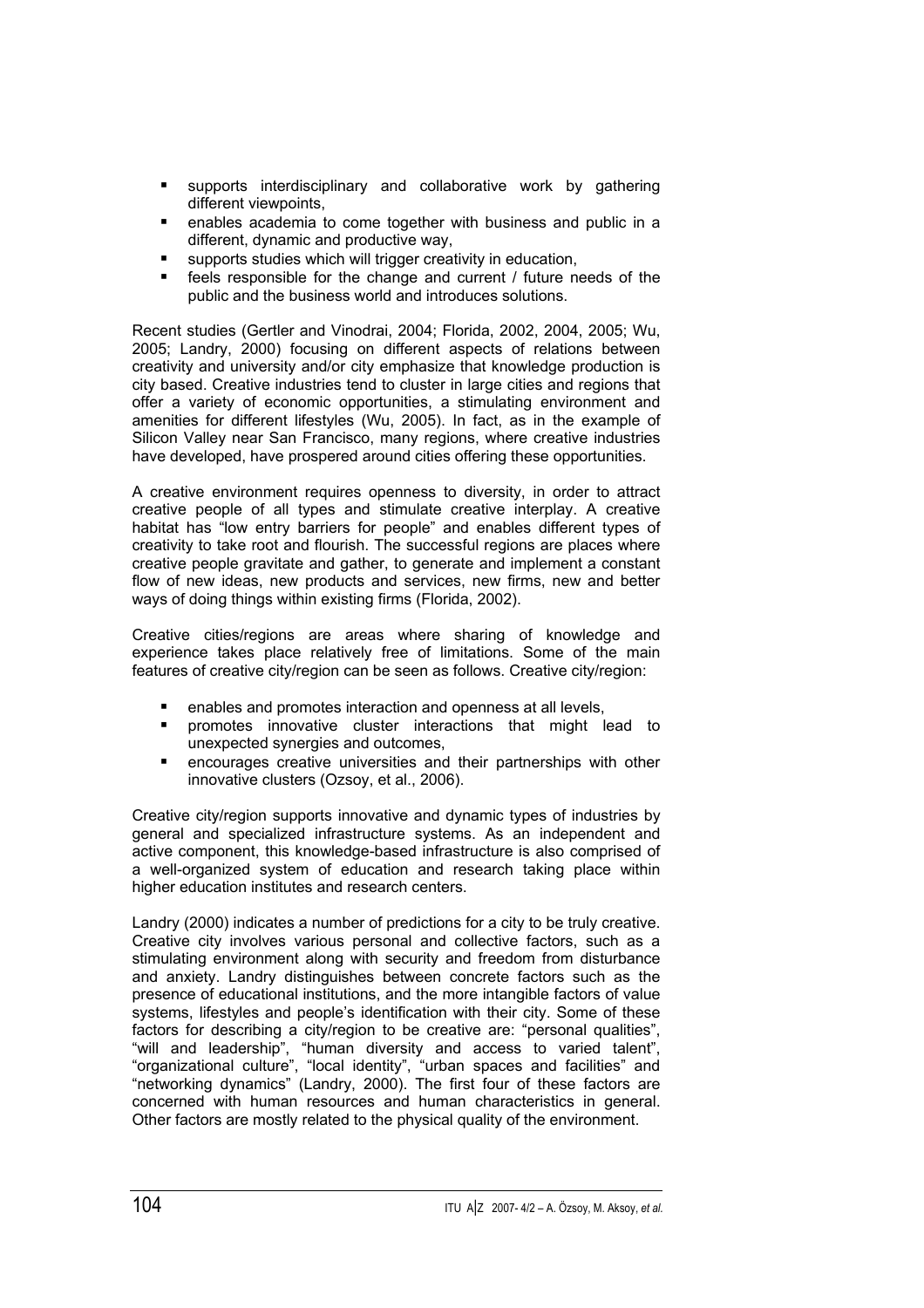In order to benefit from the knowledge economy, the most important creative capital of the creative city/region is its human resources. The challenge is to build environments where people can develop their talents and apply them to their work and life. This may require new approaches to the future design of the knowledge society and the role of public policy. It implies a wide array of strategies, varying from education to economic policy, from urban development to cultural policy, and from technology to intellectual property (Van den Steenhoven, J. et.al, 2005).

Besides factors related to human resources and human characteristics, physical quality and characteristics related to the built environment and organizational culture are important for creative capital to flourish. In this context the improvement of the physical quality of university campus and urban environment can be considered essential for creative capital, creative university and creative city/region. This improvement has a double-sided positive effect on both the university and the city/region.

Landry (2000) mentions the necessity of a shift in the understanding of "organizational culture" for the success of these factors. Creativity has changed the ways in which organizations produce. These shifts can be from centralism to devolution, from isolation to partnership, from control to influence, from leading to enabling, from information to participation, from a single quality to requisite qualities, from uniformity to diversity, from low risk to high risk (Landry, 2000).

Keywords mentioned above related to creativity, creative city/region and creative university are summarized in Figure 1.



*Figure 1. Keywords related to creativity, creative city/region and creative university*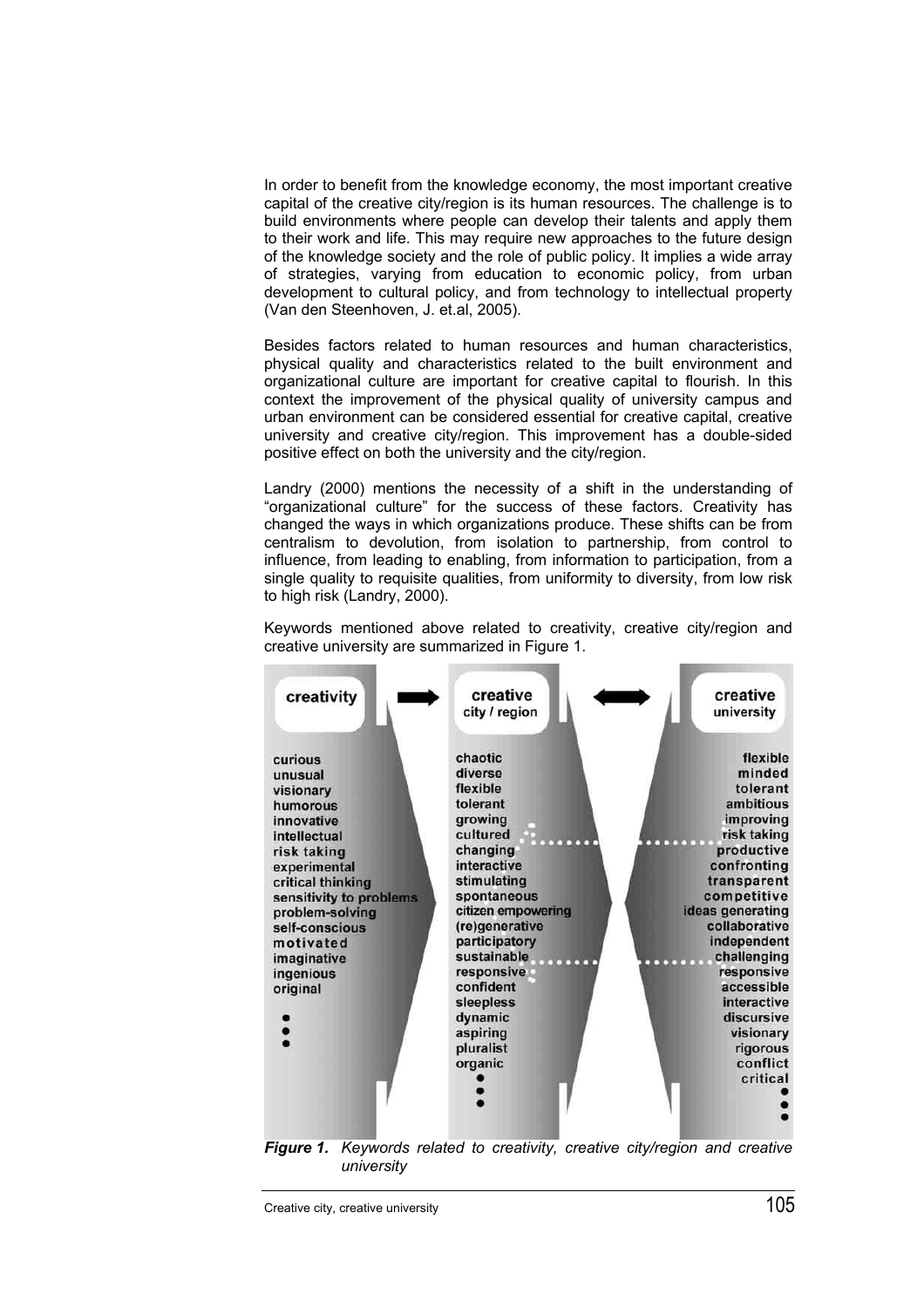## **A tool for reading the relationship between university and city**

How can the potentials proposed by the university in terms of creativity be identified? How can the contribution of the university to the city by its human resources, physical structure, knowledge and experience be revealed? With which components is the city directing and enriching universities? How can mutual relations, productions put forward, actors taking role in these productions be concretized? In this part of the study, in order to find answers to these questions and discuss relations between city and university, a tool is developed for reading these issues.

More than ever, creativity and centers of innovation display a common relational structure. All actors of the city, such as the society, business, local and central governments and NGOs must work together to support centers of creativity which improve economic productivity and development (Fig. 2, Fig. 3).

The products/outcomes that the university puts forward can be viewed within a multi-dimensional setting that involves partnerships with the public, the local and central governments and the business world. Included within this structure are operational areas established through public and private initiatives, expansions of education and research on different scales, collaborations established with non-governmental organizations, information and experience-based supports provided to the public and the business world and some applications formed in the academic and operational sense. In these projects, the role of the university is sometimes being a leader, sometimes a partner and sometimes only a contributor to the procedure with academic and technical support. But in order to contribute to the development of creative settings, universities should come together with broader creative industries, supporting institutions and a varied and lively labor market.

With this study focusing on the ITU case, the aim is to map collaborations in different layers of the city in terms of "creativity" and to evaluate the ITU projects, identifying the potentials of possible developments.



*Figure 2. Multi-dimensional/multi-layered relationships between university and business/ public/ administration.*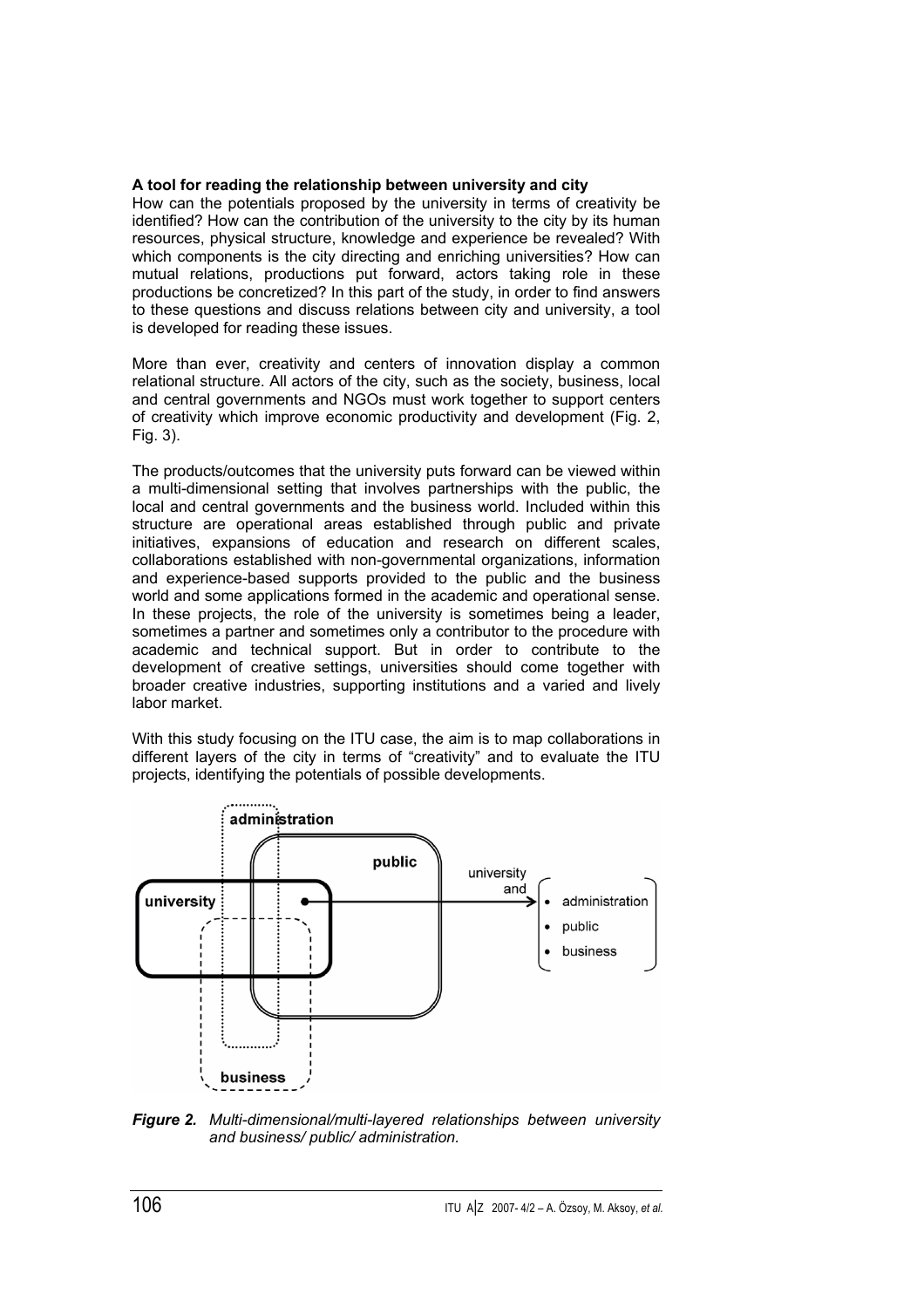

*Figure 3. Multi-dimensional/multi-layered activities of university in research/ education/ practice.* 

University and city will be considered with their components and layers that are stated below, and their mutual relations will be diagrammed through the university projects compiled in this study:

- 1. Activity areas of the university: education-research-practice
- 2. Stakeholders: public, business/industry, local and central administrations.

While displaying the existing potentials of the university for creativity, such a reading is considered to lay the groundwork for new formations and partnerships open to development.

## **ITU: A case for discussing relations of creative city and creative university**

Istanbul Technical University is one of the 22 universities located in Istanbul. With a history stretching back over 227 years, it is a deeply rooted and prestigious higher education and research institution. ITU's characteristics mainly take their roots from its various and quality education programs and qualified human resources. In this sense, the university forms a "creative core" (McAuliff, et al., 2005) in the city with its departments, programs, courses and activities ranging from architecture to fashion design, from visual arts to industrial design and music education.

ITU can also be defined as a "research university" focusing on producing creative projects which can reach other stakeholders and on structuring creative processes in education in addition to its relations with the public and the business world (Sağlamer, Karakullukçu, 2005; Self Evaluation Report, 2004).

One of the factors supporting the creative environment is the interaction that universities build with their urban environment. ITU, with its location in Istanbul, a creative city not only in the national but also in the international arena, intersects industry, history and culture. This unique placement enlarges the scope of potential projects of the university, ranging from expert consultation for private and state institutions to educative supports at various levels, to industry partnership projects, and to scientific works of cultural and historical assets.

Creative city, creative university 107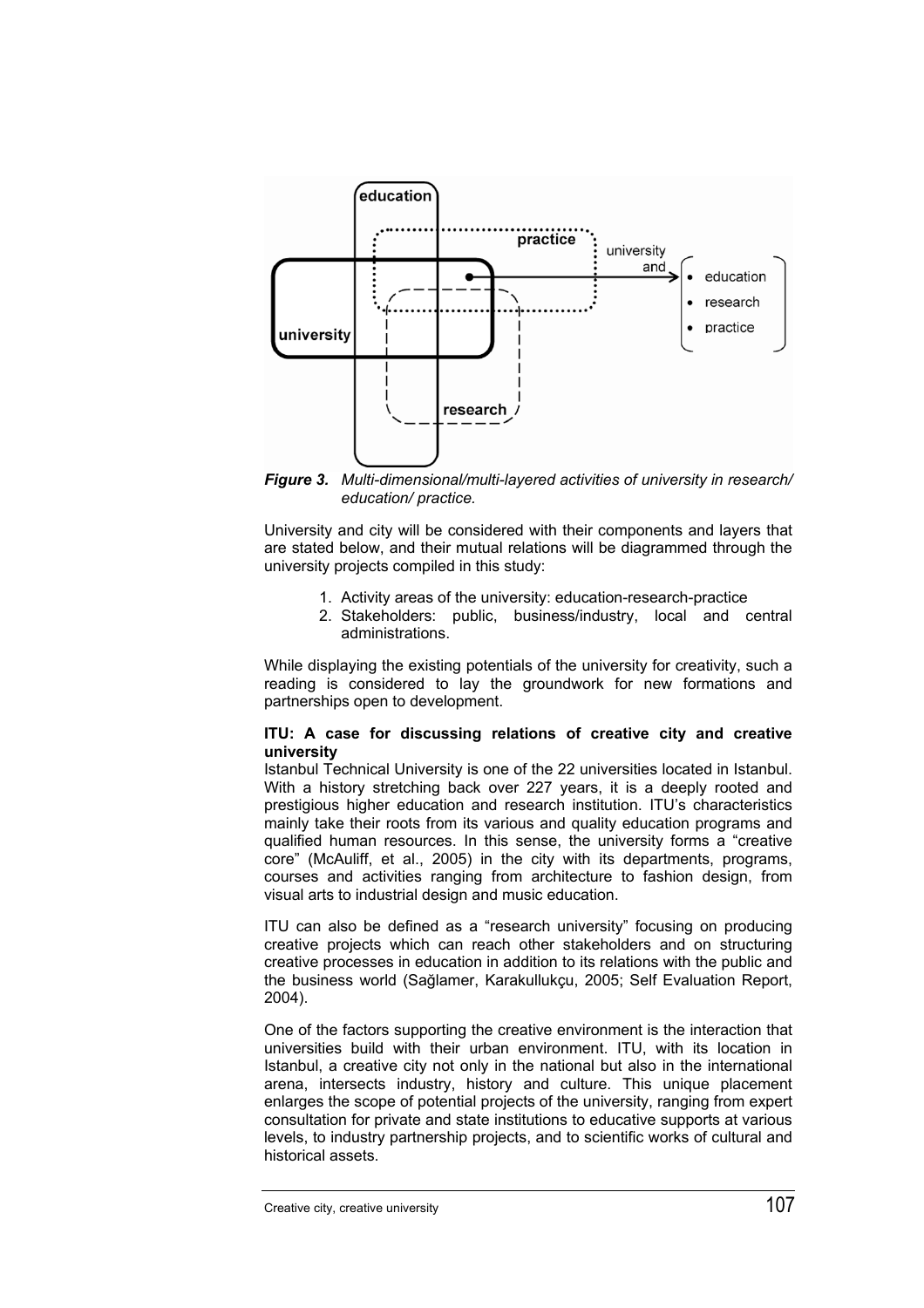Furthermore, ITU is not located on one spot, but is spread out over five different points in the city, three of them in the city center. The varying locations of these campuses have given rise to opportunities for the university to create an effective interaction with the city.

Istanbul, with its vast resources, forms a unique setting for the university, and ITU derives benefits from this privilege by means of linking its research and teaching. As the university is nourished from this creative city, at the same time the city is enriched by the dynamics that the university creates.

Through the diagram, exemplified activities of the university related to education, research and practice can be considered "creative projects" while being comparatively evaluated. Projects conducted in the university are first shown with their dominance in relation to the activity areas of education, research and practice. In addition, each project is expressed visually through its degrees of relation with the chosen stakeholders as public, business, and the local /central administration. Some of the activities given in Figure 4 are: programs, research activities and outputs (patents etc.), national and international organizations, social and cultural centres, partnerships and consultancies, exhibitions, student organizations, e-library, science and technology demonstration parks…

General characteristics of these projects can be summarized as follows:

- shaped on different scales,
- comprised of various disciplines,
- cover different applications of creativity,
- involve different actors (students, academics, industry, etc.).

Regarding the creative capacity on different scales and relations, some projects have been chosen and evaluated in detail.

## **Project 1: ITU-ISO project**

The aims of the ITU-ISO (Istanbul Chamber of Industry) Project were, to enable new ITU design graduates to "infiltrate" effectively into the SME (small and medium-sized enterprises) sector in the Turkish economy, to market successfully their design knowledge and skills, to show the advantages to SMEs for hiring or employing industrial design graduates, to improve the industrial design education program at ITU addressing the design needs of SMEs more properly and to help the preparation of an ISO booklet for SMEs–A Short Guide to Industrial Design.

The brief of the project was, by taking the opportunities and threats faced by participant SMEs into consideration, to design a new product that could be produced, marketed and sold by these companies. SMEs operating in the fields of metallurgy, plastics, glass, ceramics, wood and electronic product manufacturing were preferred due to perceived opportunities in new product development.

By taking the marketing and production capabilities of the companies into consideration, students were asked to develop design concepts in order to increase the profit and/or market share of their assigned companies. The design proposals were expected to be useful for users, innovative for companies, manufacturable by the technology that SMEs had or could obtain and to have marketing potential domestically and/or internationally.

The ITU-ISO joint initiative achieved two objectives in an educational project. First of all, it helped final year design students to become familiar with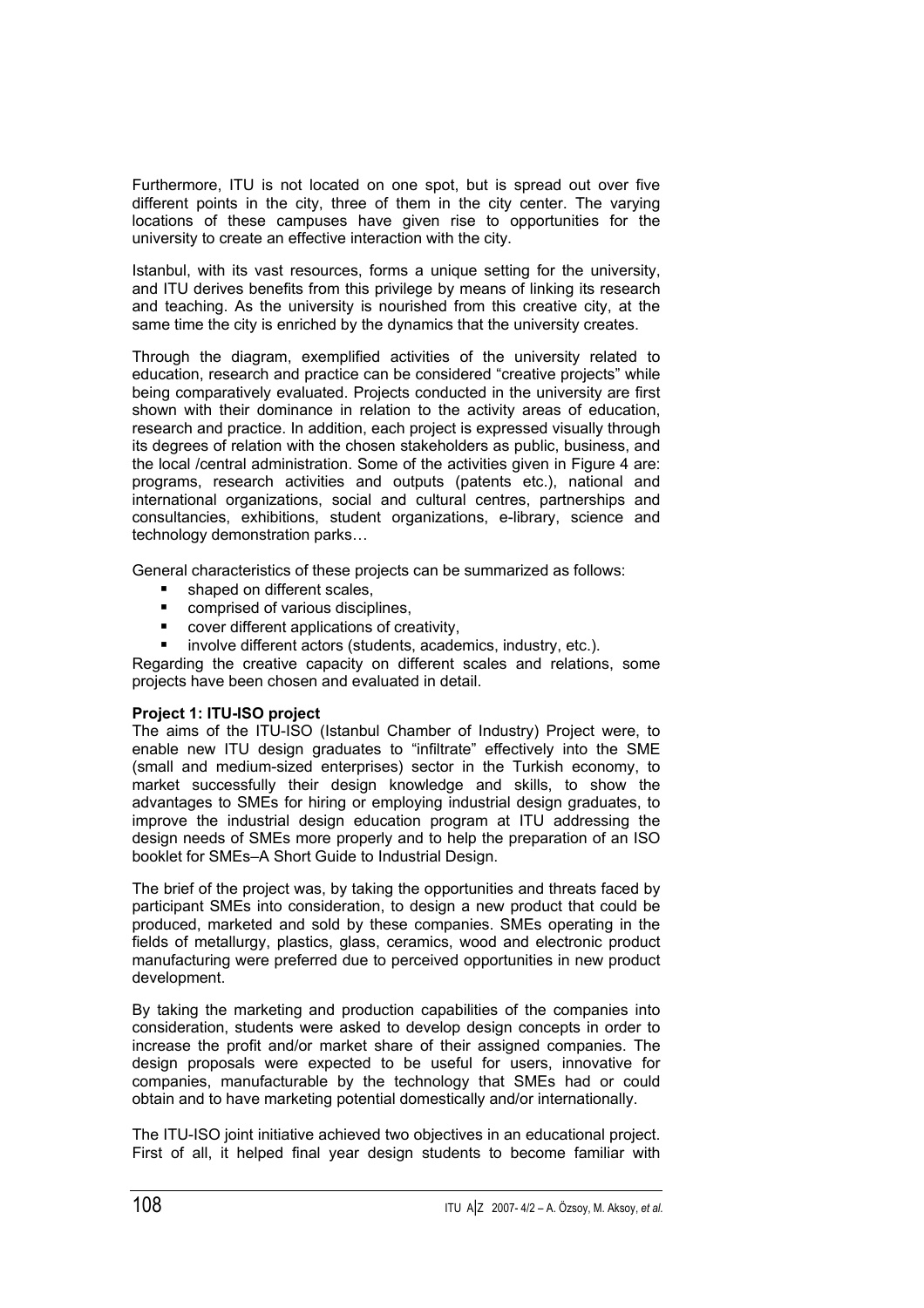design problems of SMEs in real life settings before their graduation. Secondly, it gave SMEs with no previous experience of industrial design the opportunity of using design service in their projects (recognizing the value of design). ITU design students gained first-hand experience of SMEs, while SMEs learned about industrial design and benefited from the involvement of design in their commercial projects (http://www.tasarim.itu.edu.tr/).

|                | Education 333333333<br>university<br>Research [[[[[[[[[]]]<br>Practice"/////                                                                                                                                                                                | public                                                                                                                   | business         | local/ central<br>administration |
|----------------|-------------------------------------------------------------------------------------------------------------------------------------------------------------------------------------------------------------------------------------------------------------|--------------------------------------------------------------------------------------------------------------------------|------------------|----------------------------------|
| project1       | <b>Faculty and Departments</b><br>ITU-ISO Project (ITU Industrial Design Department has collaborated with<br>companies and institutions)                                                                                                                    | <u>HUHHHHHH</u>                                                                                                          |                  |                                  |
| project4       | <b>ITU Educational Programs</b> (Training Courses, Graduate & Certificate Prog<br>Housing & Earthquake Prog., Real Estate Prog., ITU-SEM: Continuing Edu. Prog. 1111111111111111111<br>(Opportunity for a Better Life for Girls, Computer Training Courses) | m                                                                                                                        |                  |                                  |
|                | <b>National and International Organizations</b><br>workshops, seminars, conferences                                                                                                                                                                         | mmm<br>77.                                                                                                               |                  |                                  |
|                | International Exchange Programs<br>Erasmus, Socrates, IAESTE                                                                                                                                                                                                | <b>HIQTID</b>                                                                                                            |                  |                                  |
|                | Accreditation<br>different accreditation standards such as ABET, NAAB, PAL, IMO                                                                                                                                                                             | William                                                                                                                  |                  |                                  |
|                | <b>ITU Colleges &amp; Schools</b><br>ITU preschool, primary, secondary and high school,                                                                                                                                                                     |                                                                                                                          |                  |                                  |
|                | <b>ITU Science and Technology Demonstration Park</b>                                                                                                                                                                                                        |                                                                                                                          |                  |                                  |
|                | E-Library                                                                                                                                                                                                                                                   | mmmmmm                                                                                                                   |                  |                                  |
| project3       | Research and Advanced Studies Centers Centre for Distance Learning<br>MIAM: Music Advanced Research Centre. ITU-MardINT Project Excellence for<br>Disaster Management Centre, Istanbul Research Centre,                                                     | <b>MULTIMAN MULTIMAN DE STATE</b>                                                                                        |                  |                                  |
|                | Research Projects These projects generate resources<br>for university research activities. Some are supported through the Revolving<br>Fund of ITU and/or ITU Sci. Res. Unit                                                                                |                                                                                                                          |                  |                                  |
| $ project2 $ . | <b>Research Laboratories</b><br>Laboratories in all disciplines (ITU MerLAB/ Central Lab., Molecular Biology<br>Lab., Acoustic Lab, Building Materials Lab)                                                                                                 | <b>MUMMULA DE L'ANTIQUE DE L'ANTIQUE DE L'ANTIQUE DE L'ANTIQUE DE L'ANTIQUE DE L'ANTIQUE DE L'ANTIQUE DE L'ANTIQUE D</b> | 777              |                                  |
|                | <b>ITU - ARI Technocity</b>                                                                                                                                                                                                                                 |                                                                                                                          | ШШЕ<br>,,,,,,,,, |                                  |
|                | Social and Cultural Centers of ITU<br>Ispirtohane, SDKM Suleyman Demirel Cultural Center, Health and Sport<br>Facilities Center, ITU Theatre, ITU Radio, ITU Culture and Arts Union (IKSB),                                                                 | '////                                                                                                                    |                  |                                  |
|                | <b>Revolving Fund Practices and Projects</b><br>university and ITU Revolving Fund collaborate with industry, local and central<br>government branches                                                                                                       | ШШШЬ                                                                                                                     |                  |                                  |
|                | Patents awarded to ITU                                                                                                                                                                                                                                      | <b>HIIIIIIIIIII</b> IIII<br>77777777777                                                                                  |                  |                                  |
|                | <b>Participants to Professional Competitions</b><br>participants of academic staff to the professional competitions such as science,<br>design, architecture and planning                                                                                   | <i>'i111111111</i>                                                                                                       |                  |                                  |
|                | Student Competitions student competitions organized by ITU and several<br>firms and /or some associations                                                                                                                                                   |                                                                                                                          |                  |                                  |
|                | <b>Exhibitions</b><br>random meetings of the university with community enabling the community to<br>benefit from the facilities and the university's knowledge production                                                                                   |                                                                                                                          |                  |                                  |
|                | <b>Consultancies</b><br>academic members serving as consultants in professional practice in public and<br>private sectors                                                                                                                                   |                                                                                                                          | ,,,,,,,,,,,,,,,  |                                  |
|                | <b>Student Clubs</b><br>animation groups, taskisla.net, urbanization club, design club                                                                                                                                                                      | enter<br>Hill                                                                                                            |                  |                                  |
| project5       | <b>Alternative Activities</b><br>sleep[less]. ITULab, imkan mekan, Istanbul Research and Innovation in<br>Science Festivale                                                                                                                                 | <u>ngan </u><br>m                                                                                                        |                  |                                  |

*Figure 4. Reading relations between ITU projects and stakeholders.*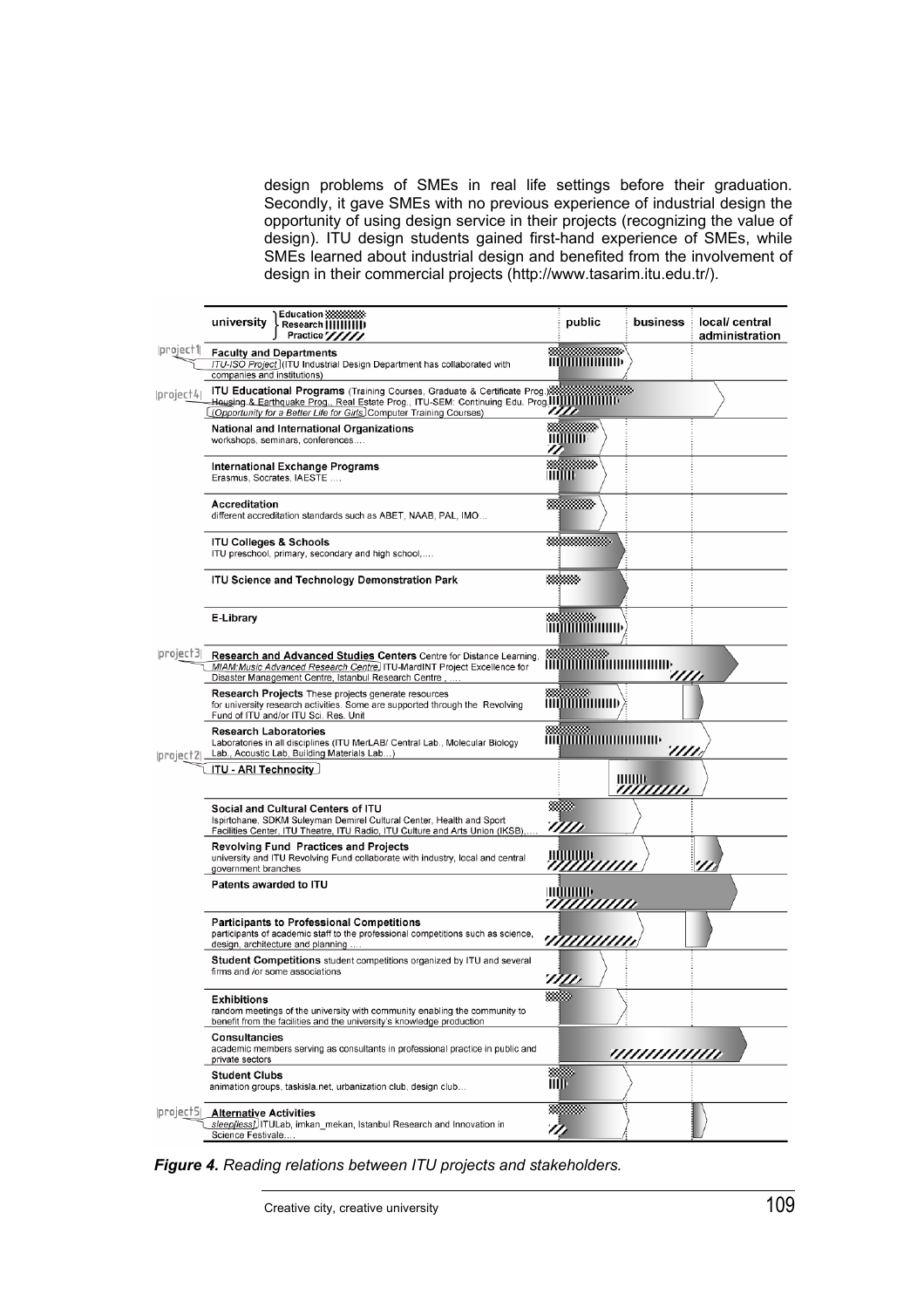## **Project 2: ITU-ARI tecnocity**

ITU-ARI Technocity serves multiple purposes, such as bringing the university and industry together for collaborative research in priority fields, opening new frontiers to academic staff for establishing their own businesses and providing easy and economic access to industry, using the human and technological resources of the university. This new interface between the university and industry will be instrumental in overcoming some of the financial constraints faced by ITU. ITU-ARI Technocity project aims to provide a medium for technology-based entrepreneurial firms, to develop them and to contribute their success.

ITU-ARI Technocity, as one of the most important projects of the university acting as a bridge between the university and industry, is comprised of a wide range of sectors from information technology to defense industry, biomedical, etc.

ITU-ARI Technocity is currently cooperating with different stakeholders (faculty, students, corporations, TTDF-Turkish Technology Development Foundation, foreign universities, municipalities, the Turkish military, and Chambers of Commerce and Industry) that are integral parts of the technology generation process with its vision and strategy ensuring that all participants are affiliated with the overall effort.

During the 1996-2004 period, ITU also initiated targeted educational projects to support ITU-ARI Technocity. The graduate programs in Advanced Technologies in Engineering initiative that began in 2001 is a unique effort that aims to train a new generation of researchers in targeted technology areas who are able and willing to commercialize their research.

## **Project 3: MIAM**

ITU, MIAM (Centre of Music in Advanced Studies) was initiated in 1999 with the objective of giving high quality and advanced music education in Turkey with the contributions of alumni. The centre mainly aims to educate musicians and technical staff working in music related fields and also contributes to music culture in Turkey.

Music graduate and PhD programs within MIAM are carried out by Turkish and American academics at the modern physical environment of the MIAM building. The high quality facilities of MIAM contribute to the education quality. Sound studios and a music library provide the only education of sound engineers and professional tonmeisters and also offer education, research and application opportunities. The centre has public funding but also has income from its studios, private courses and research and application projects.

MIAM plays a pioneering role in the education of a high quality staff and researchers in the field of music and also is a major model for implementing and redefining the limits and the standards in the music field. Art activities (concerts, panel discussions, seminars) and a high quality infrastructure (sound studio, library, research and study facilities) make a great contribution to city culture and to the art world. With these activities and facilities, MIAM becomes a creativity node where professional and amateur musicians meet and produce work and exchange ideas and projects. This interaction between musicians and the public is one of the major impacts of MIAM (http://www.miam.itu.edu.tr/).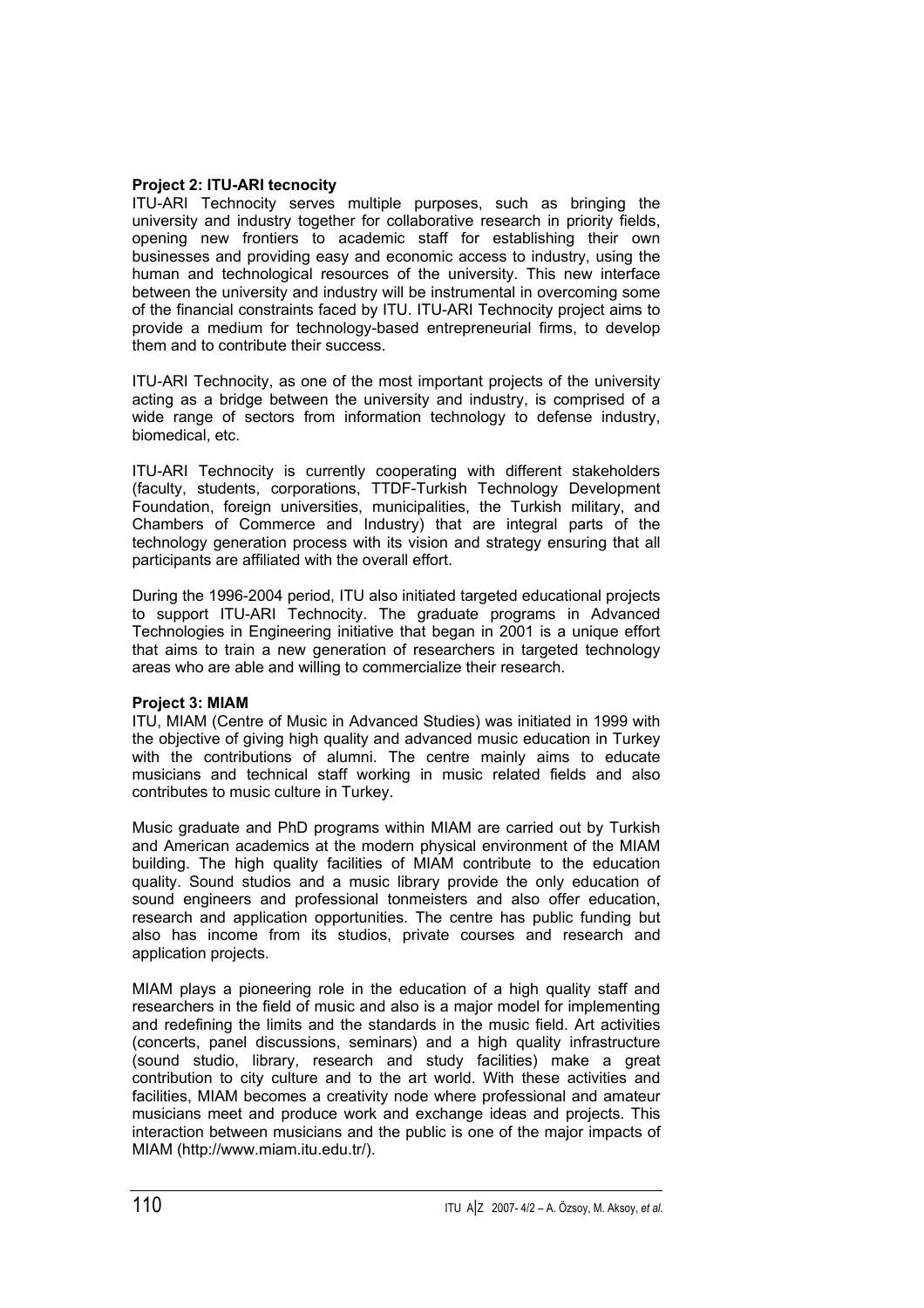#### **Project 4: Opportunity for a better life for girls**

This is a vocational training project for high school graduate girls coming from poor families and unable to afford preparation for the university exam and/or for the university education, and who want to have training in order to get a job. The project started in March 2005 and continued for 10 months. It was carried collaboratively by ITU Continuous Education Centre (ITU SEM) and an NGO- Foundation of Support for Contemporary Life (CYDD). Courses were on two major subjects: bureau management and tourism management. The training was for ten months including lectures, training on site, including opportunities to meet professionals from these two sectors. By May 2006, 82 of these 100 girls were employed full-time. Both ITU SEM and CYDD continue to follow them and give support. 80% of the project had been funded by the EU, with CYDD 20%. ITU lent support by providing course space and lecturers for the seminars within these training modules. EU funding was a grant.

A major impact is the empowerment of girls and the provision of an opportunity to work and have input into their lives where the normal option would be to get married. This project's success is, the reaching out to a group who are greatly in need and combining an NGO's strength of supporting this part of the community and defining its needs with a university's accumulated knowledge and experience resources. Success of the project was ensured with an after-support and follow-up process. Working with the girls and increasing their involvement in the business sector is also an important outcome for these poor communities ensuring higher education for their children.

## **Project 5: Sleep[less]**

Sleep[less] group was initiated in December 2003 by a group of young researchers and students from five departments of ITU Faculty of Architecture. The primary aims of this alternative group have been to extend the usage hours of the ITU Faculty of Architecture, to increase interaction within the different departments and to enable knowledge transfer within community. This informal group was established to make a vibrant environment through seminars, workshops and screenings, while responding to a need for an alternative platform. With a non-hierarchical and open structure, sleep[less] is a creativity node located within the university but having close relations to the city on the individual level. This relationship works in two ways: first where the audience gains new approaches and enriches its own practice; second where production and interaction space is offered for new alternative projects.

From the outset, sleep[less] has contributed to the ongoing activities within Faculty of Architecture and has appeared as an alternative platform by means of organizations and events, creating a noticeable difference in the Faculty of Architecture. Sleep[less] seminars provide a chance to the audience and the presenter to meet in an informal environment and discuss and generate ideas. This new way of interaction has had probable positive impacts on students'/participants' mindsets, which is the most valuable effect that the group would expect (http://uykusuztaskisla.blogspot.com).

In summary, chosen ITU projects expose varying forms of creativity in relations with different stakeholders. **ITU-ISO** Project is an outstanding case in terms of university-private sector collaborations. The project has creative relations between activity areas of the university (education, research,

Creative city, creative university 111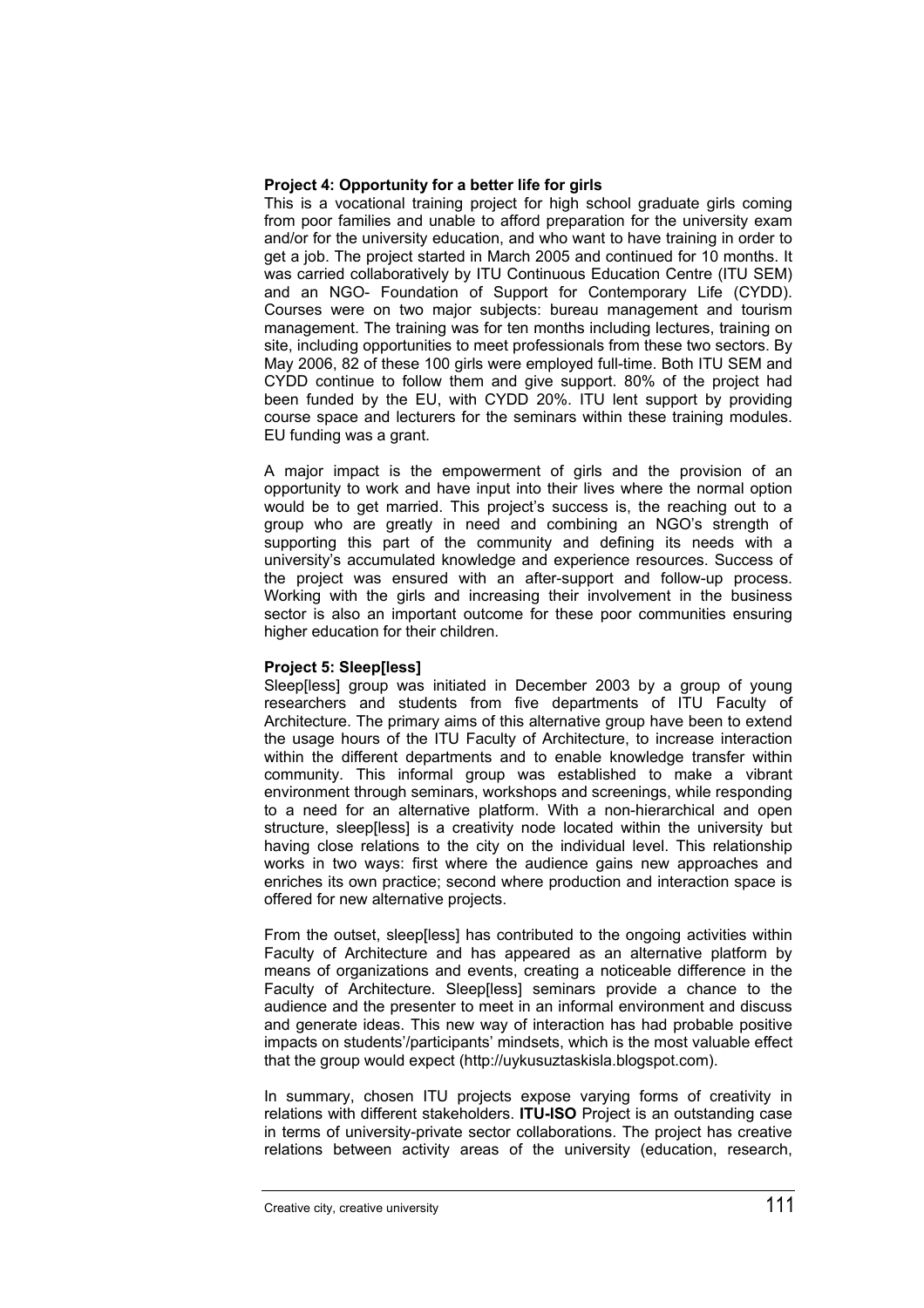practice) and different actors of both society and business. **ITU ARI Technocity** assembles a creative crucial point for city and region with cooperation between the university's research and practice activities and business. **MIAM** constitutes relations among university and different actors from society and business in different levels. **Opportunity for a Better Life for Girls** Project has a particular importance acquired by working as a creative bridge for solving an important social problem in Turkey. Among alternative activities, the **sleep[less]** project creates an informal milieu to bring people from the university and from the public via some activities on education, research and practice.

When selected ITU Projects are evaluated in the context of creativity, it can be seen that relations between all activity areas and society are stronger than other relations such as those between business and local/central administration. In the projects connected to business, a stronger relation to research and practice can be observed. In the projects connected to local/central administration, a stronger relation to education and practice can be observed in comparison to that of the research activities of the university (Figure 5).



*Figure 5. Reading relations between ITU projects and stakeholders* 

# **Conclusion**

Cities interact with universities in an independent, innovative, flexible, transparent, pluralist, knowledge-intensive environment as platforms integrating different actors, sectors and experiences. Cities nourish and enrich universities, and universities do the same. The synergy evolving from this interaction prepares the way for social, economic and cultural development. With the social, financial and technological infrastructure they provide, creative cities are environments open to interactions that enable the coming together of people to produce new ideas, exchange information and experience, and contribute to the realization of those produced

In this sense, the role of the "creative university" should be the sharing of its knowledge, creative process and products of its various units, explicitly with the public and business world. In other words, the university should experience a continuous change and renewal process both in itself and also in its relations with other stakeholders. The university should be transparent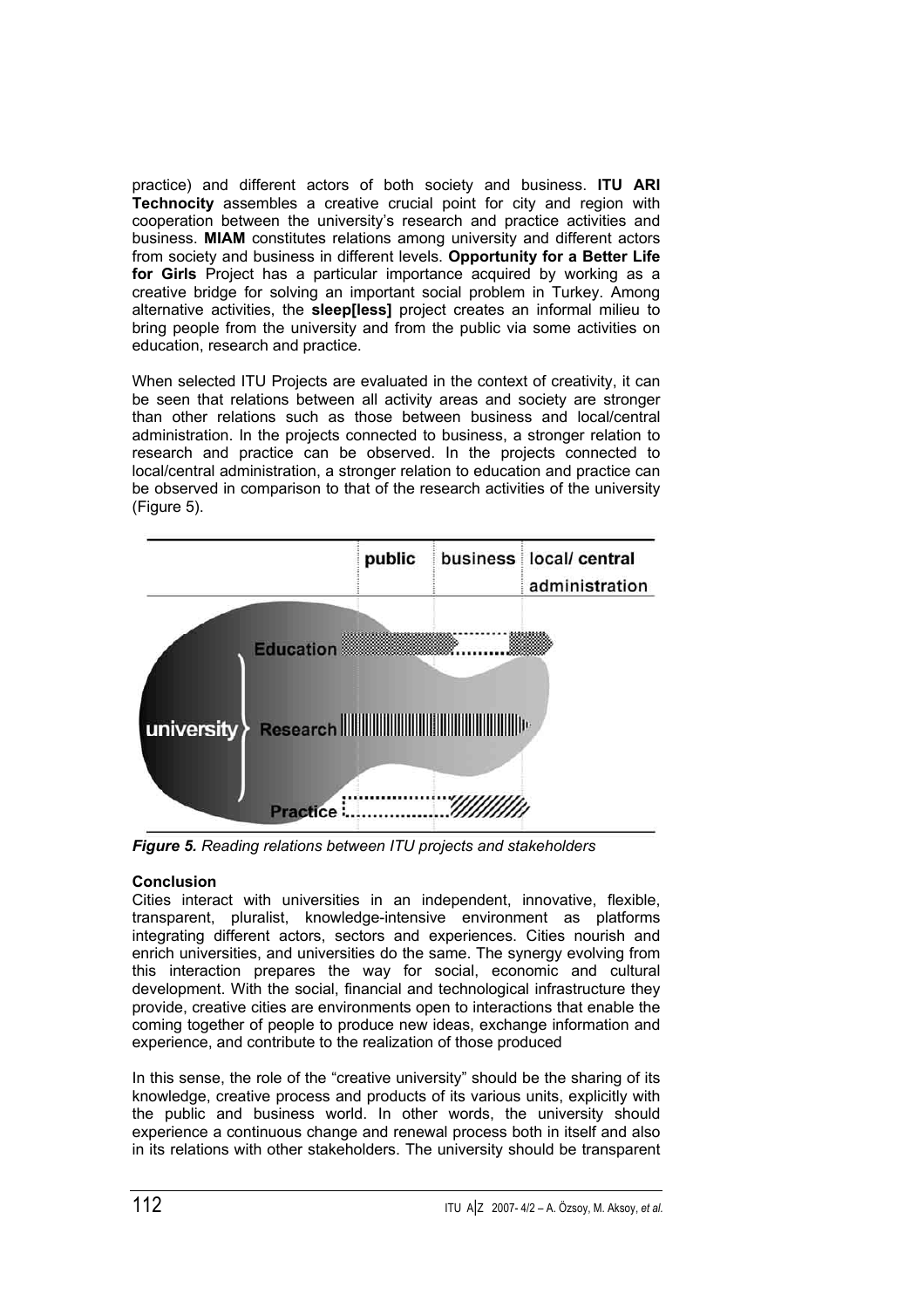to interaction in its structure, and appreciate partnerships and partner productions when creating and developing innovation and technology. It should work as a "knowledge factory" and aim to be a center for excellence. Universities can act directly as 'engines of innovation' (Wolfe, 2000), generating new ideas to spur the creation of commercial products, and indirectly, as the spark for regional industrial clusters.

The projects of ITU subject to this article should be seen as initiatives on various scales that aim for such a share, change and renewal process. The common points in these projects are the attempts to bring out original ideas, build partnerships and execute production by creatively bringing together various disciplines, people and experiences. We believe that this point of view is essential for the usage of creativity as a tool in all the projects of universities for developing the university milieu and also for the change, transformation and development of the city.

When we look at the given ITU projects, we can deduce that practices in the business sector and the local/national administration sector have a limited possibility for innovation. Under competitive pressures to introduce new products, processes and services, more collaboration has to be re/structured with the business and administration sectors. These collaborations also assist linking more research programs, product development processes and knowledge achievement for the society.

As the above features are examined carefully, it can be concluded that universities are in need of new structuring in the age of the knowledge society and its economy. Nowadays, the role of universities, besides sustaining a creative and productive integration of education, research and practice, is to create an independent atmosphere for the development of creative thought and to put forward opportunities and an infrastructure to nourish creative thinking.

#### **References**

- Donald, B. & Morrow, D. (2003), **Competing for Talent: Implications for social and cultural policy in Canadian City – Regions**, (with research assistance from Andrew Athanasiu), Department of Canadian Heritage, Report (SRA-674).
- Er, H. A.& Er, Ö. (2003), Two Birds with One Stone: A Joint Project of Design Education and Design Promotion for Small and Medium-Sized Enterprises (SMEs) in Turkey, in S. Becker and K. Luz (ed.) **ICSID 2nd Educational Conference: Critical Motivations and New Dimensions.** Hannover: IF International Forum Design GmbH.

Etkowitz, H. & Webster, A. (1998), **Entrepreneurial Science: The Second Academic Revolution, in Capitalizing Knowledge: New Intersections in Industry and Academia**, (Eds.) Henry Etkowitz, Andrew Webster and Peter Healey. New York: SUNY Press.

- EUA, (2007), **Creativity in Higher Education**, Report on the EUA Creativity Project 2006-2007.
- Florida, R. (2002), **Rebuilding Lower Manhattan for The Creative Age: Implications for the Greater New York Region**, (Prepared for the regional plan association and the civic alliance).

Florida, R. (2005), **Cities and the Creative Class**, Routledge.

Florida, R. & Tinagli, I. (2004), **Europe in the Creative Age**, Demos.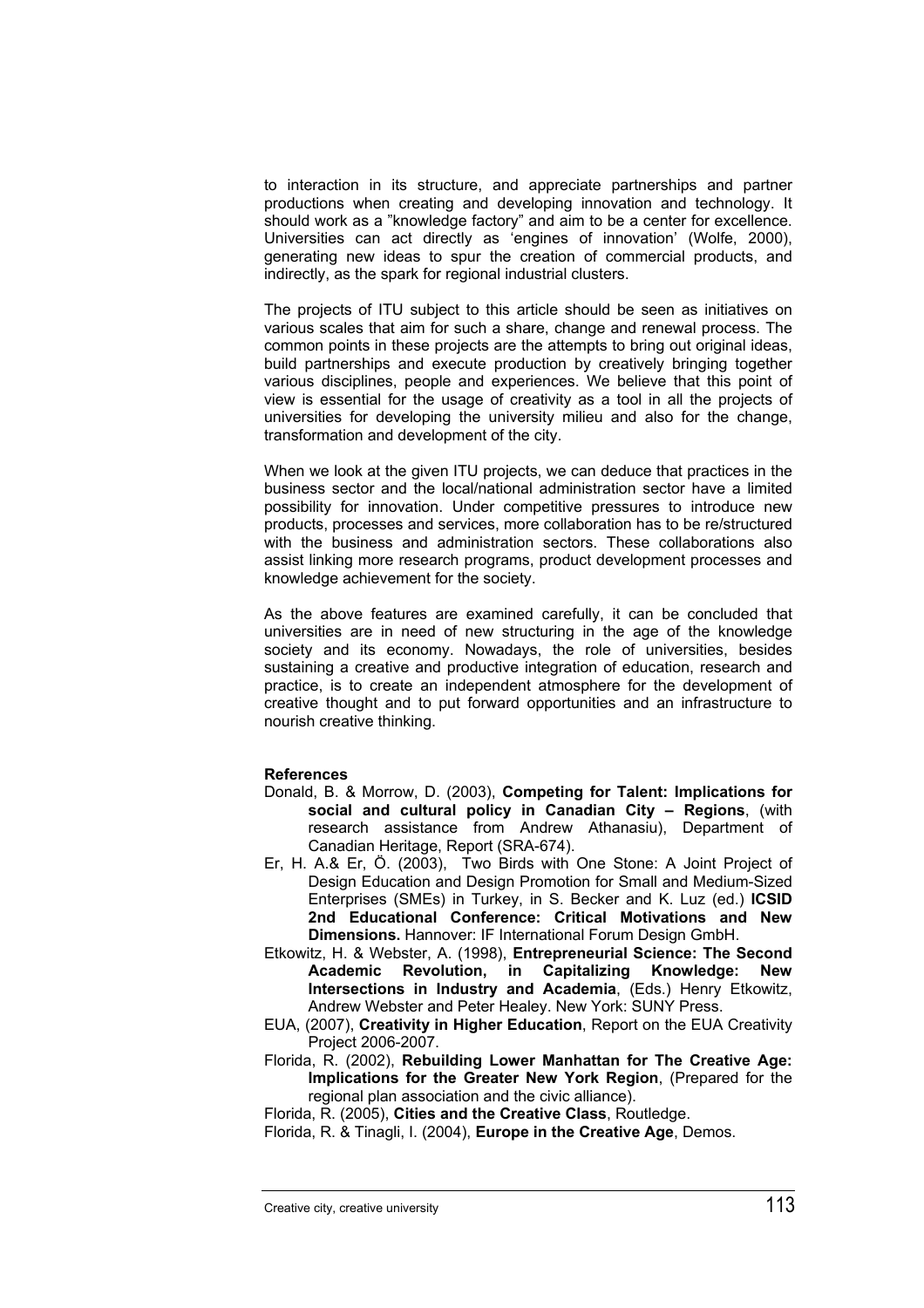- Gertler, M.S. & Vinodrai, T. (2004), Anchors Of Creativity: How Do Public Universities Create Competitive and Cohesive Communities? Paper presented at "**Building Excellence: Graduate Education and Research**", A conference sponsored by the University of Toronto, 4 December 2004, http://www.utoronto.ca/progris/pdf\_files/Anchors of creativity - Dec 4 2004.doc
- Jones, A., Williams, L., Lee, N., Coats, D. & Cowling, M. (2006), **Ideopolis: Knowledge City-Regions**, The Work Foundation, London.
- Johnson, D. M. (1972), **A Systematic Introduction to Psychology of Thinking**, Harper & Row, New York.
- Landry, C. (2000), **The Creative City, A Toolkit for Urban Innovators**, Comedia & Earthscan Publications Ltd., London.
- McAuliff, A. C., Fischer, D. J., Bowles, J. (Eds.), (2005), **Creative New York**, report prepared by the Center for an Urban Future in partnership with Mt. Auburn Associates, New York.
- Özsoy, A, Erkök, F., Uz Sönmez, F., Uzer, E., Paker, N., Aksoy, M. & Dursun, P. (2007), Can Creativity Be a Generative Tool? Creativity or Conformity? **Building Cultures of Creativity in Higher Education**, A Conference organised by the University of Wales Institute, Cardiff in collaboration with the Higher Education Academy. collaboration with the Higher Education Academy, http://www.creativityconference.org/tabled\_papers.php#session3
- Özsoy, A., Aksoy, M., Dursun, P., Paker, N., Erkök, F., Uz Sönmez, F., & Uzer, E. (2006), **Creativity in Higher Education: Sub Project Creative Universities and Their Creative City: Regions**, ITU Institutional Report on the EUA Creativity Project 2006-2007.
- Powell, J., Reichert, S., Matei, L., Saerheim, I., Wainwright, C., Khyrkov, Y., Druzhin, G., Rzezuchowski, T., Ozsoy, A. & Lawrence, K. (2006), **Final Report to the EUA in its Socrates funded Creativity in Higher Education Programme** undertaken by the Creative Universities for Creative City Regions Thematic Network.
- Sağlamer, G. & Karakullukçu, M. (2005), OECD/IMHE meeting, "**1996-2004: Crafting a Design for Permanency at the Forefront of Knowledge Creation**", Paris.
- Self Evaluation Report, (2004), **Istanbul Technical University, European University Association Institutional Evaluation Program**, Istanbul, Turkey.
- Van den Steenhoven, J., Stikker, M., Schwarz, M., Groeneveld, S., Keller, P. & de Lange, M. (2005), **Creative Capital Conference Final Report**, March 17-18, 2005, Felix Meritis, Amsterdam.
- Wolfe, D.A. (2006), **Innovation and Creativity in City Regions**", Program on Globalization and Regional System-PROGRIS Seminar Presentation, March 30, 2006, University of Toronto.
- Wu, W. (2005), **Dynamic Cities and Creative Clusters**, World Bank Policy Research Working Paper No: 3509.

<sup>1</sup> The study is based on research findings of ITU subgroup of "Creative Cities / Regions" being one of the four thematic networks of an EUA (European Universities Association) project entitled "Creativity in Higher Education" carried out in 2006 within the framework of the Socrates program (EUA, 2007). The "Creativity in Higher Education" project mainly aims at accelerating the development of creativity and contributing to develop a culture of creativity in European higher education institutes.